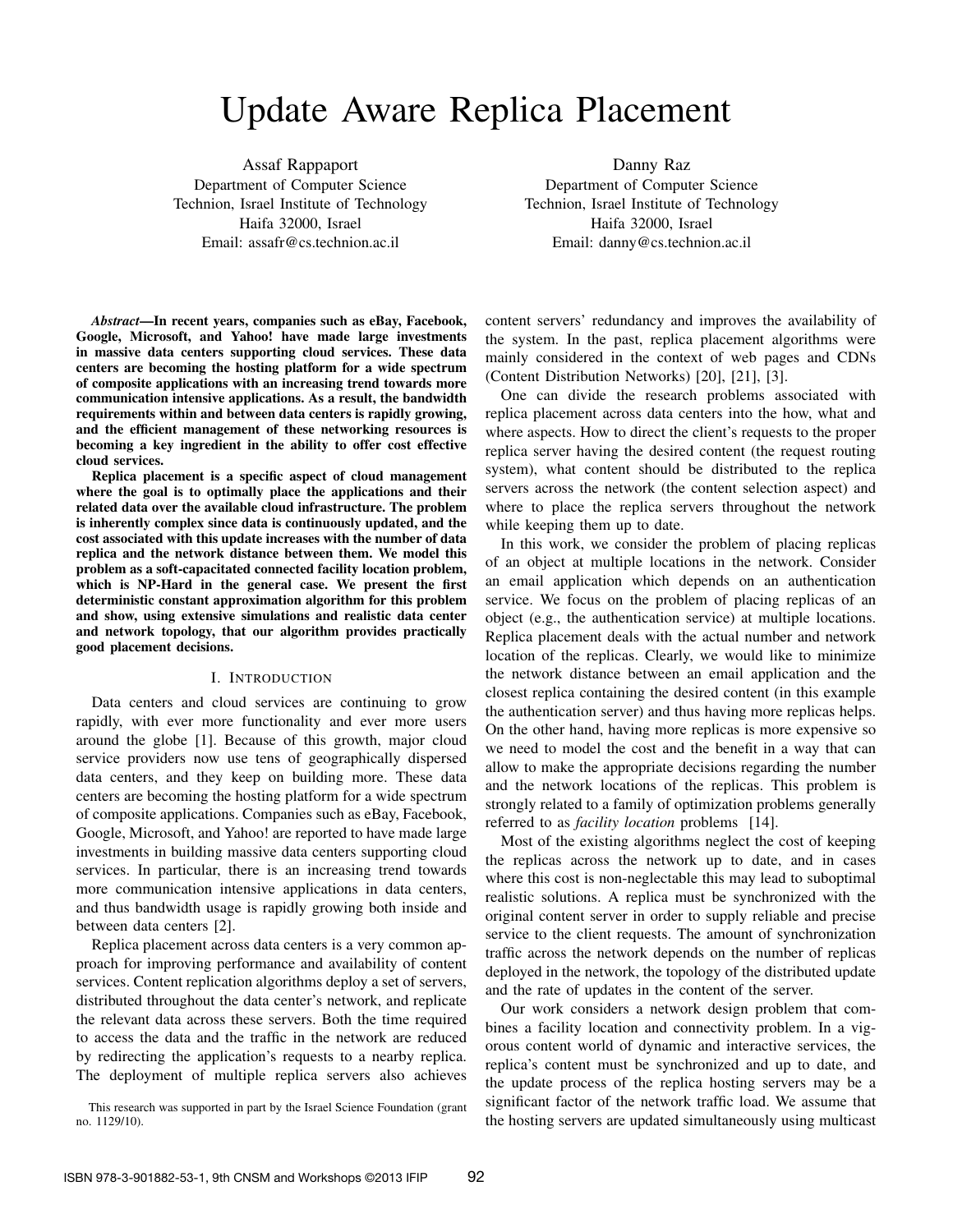over a minimal Steiner tree, in such a case the update cost is the update rate multiply by the tree cost. The problem is to choose the best locations for the replicas (or hosting servers) among the potential sites. We model the scenario above as a Soft-Capacitated Connected Facility Location Problem which is NP-Hard in the general case. We assume that each client uses a single replica (of course, multiple clients can use the same replica). In other words, a client gets all of its content from the same replica. In this paper, we present a deterministic constant approximation algorithm to the soft capacitated connected facility location problem. To the best of our knowledge, this work is the first to present a deterministic constant approximation algorithm for this problem.

We evaluate the performance of our proposed algorithm through extensive simulation experiments using a realistic data center network topology. We compare our scheme to existing alternatives (a greedy algorithm and a local-search facility location algorithm), on publicly available data regarding the Google data center network. The results indicate that our new algorithm preforms better than the currently available algorithms, and this improvement can be significant at certain settings.

The rest of the paper is organized as follows: In Section 2 we survey previous work. In Section 3 we present the problem formulation and the necessary definitions and notations. In Section 4 we present our deterministic constant approximation algorithm for the soft capacitated connected facility location problem and in Section 5 we evaluate the performance of this algorithm through extensive simulation experiments on realistic scenarios.

### II. RELATED WORK

One of the most popular services that can be offered through the Cloud is Software as a Service or SaaS [10]. A SaaS deployed in a Cloud is usually composed of several components, where each of the components represents a business function of the SaaS that is being delivered [11]. The problem of placing the components of a SaaS and their related data in the Cloud is referred to as SaaS Placement Problem (SPP). Kwok and Mohindra [12] consider a placement problem for SaaS components in a multi-tenant architecture. The placement of the components is made within a set of available servers, and the main objective is to optimize the resource usage in each server. Although concerned with SaaS placement, that work is more focused on the multi-tenant resource model and does not take into consideration the SaaS's data placement in the network. Yusoh and Maolin [13] investigate the placement of applications and their related data within cloud environments. A penalty based genetic algorithm is proposed as a solution to the placement problem. The solution aims at placing the processing algorithm on a compute node that has a better bandwidth value with respect to the storage node.

In this work we consider a network design problem that combines both facility location and connectivity problems. The Connected Facility Location Problem has a wide range of applications and has recently received considerable attention both in the theoretical computer science literature and in the operations research literature.

Karger and Minkoff [5] introduced the so-called maybecast problem which is a probabilistic version of the Steiner tree problem. The name connected facility location has been introduced by Gupta et al. [7] in their work on virtual private networks. They prooved ConFL is NP-hard and improved the previous result by introducing a 10.66 factor approximation algorithm. Their algorithm was based on a linear programming (LP) rounding technique. Since then several authors proposed approximation algorithms for diverse variants of ConFL. Recently, Eisenbrand et al. [8] combined approximation algorithms for the basic facility location problem and the connectivity problem of the opened facilities by running a randomized approximation algorithm with an expected approximation ratio of 4 for ConFL.

The capacitated facility location problem and variations of it have been well-studied in the literature [14] [15] [16]. Leitner and Raidl [17] introduced the first variant of capacitated connected facility location problem. The authors considered a connected facility location problem where only clients which are reasonable from an economic point of view need to be served (prize collecting variant) with capacity constraints on possible facilities (PCConFL). They presented two Variable Neighborhood Search (VNS) approaches for a variant of PC-ConFL without assignment and opening costs. Subsequently, the same authors [18] [19] proposed a Lagrangian relaxation based approach which has been hybridized with local search and very large scale neighborhood search as well as two mixed integer programming models based on multi-commodity flows.

Recently, Eisenbrand et al. [9] presented the connected softcapacitated facility location problem (soft-ConFL). Using the same techniques as in [8], the authors gave a randomized approximation algorithm with an expected approximation ratio of 6.27. In this paper we provide a deterministic algorithm for this problem with a guaranteed approximation ratio, to the best of our knowledge, this work is the first such deterministic algorithm for this problem. Moreover, we show that unlike the somewhat complex theoretical nature of [9], our approach is very practical and can be easily implemented on realistic data.

#### III. PROBLEM MODEL

In this section we describe the *Soft-Capacitated Connected Facility Location Problem*, introduce several notations and definitions that are useful for the analysis of our problem, and define the r-gathering problem which will be used to prove our main result.

We are given an undirected graph  $G = (V, E)$  with nonnegative symmetric costs  $c_{i,j}$   $(i, j \in V)$  on the edges. Let  $F \subseteq V$  be a set of locations where facilities may be placed and  $C \subseteq V$  be a set of demand nodes or clients that must be assigned to an open facility. Client  $j \in C$  requires a non negative  $d_i$  units of demand, and facility  $i \in F$  has a non negative opening cost  $f_i$  and can serve at most  $u_i$  units of demand. We focus on the soft capacitated problem in which multiple facilities can be built at a single location. The goal is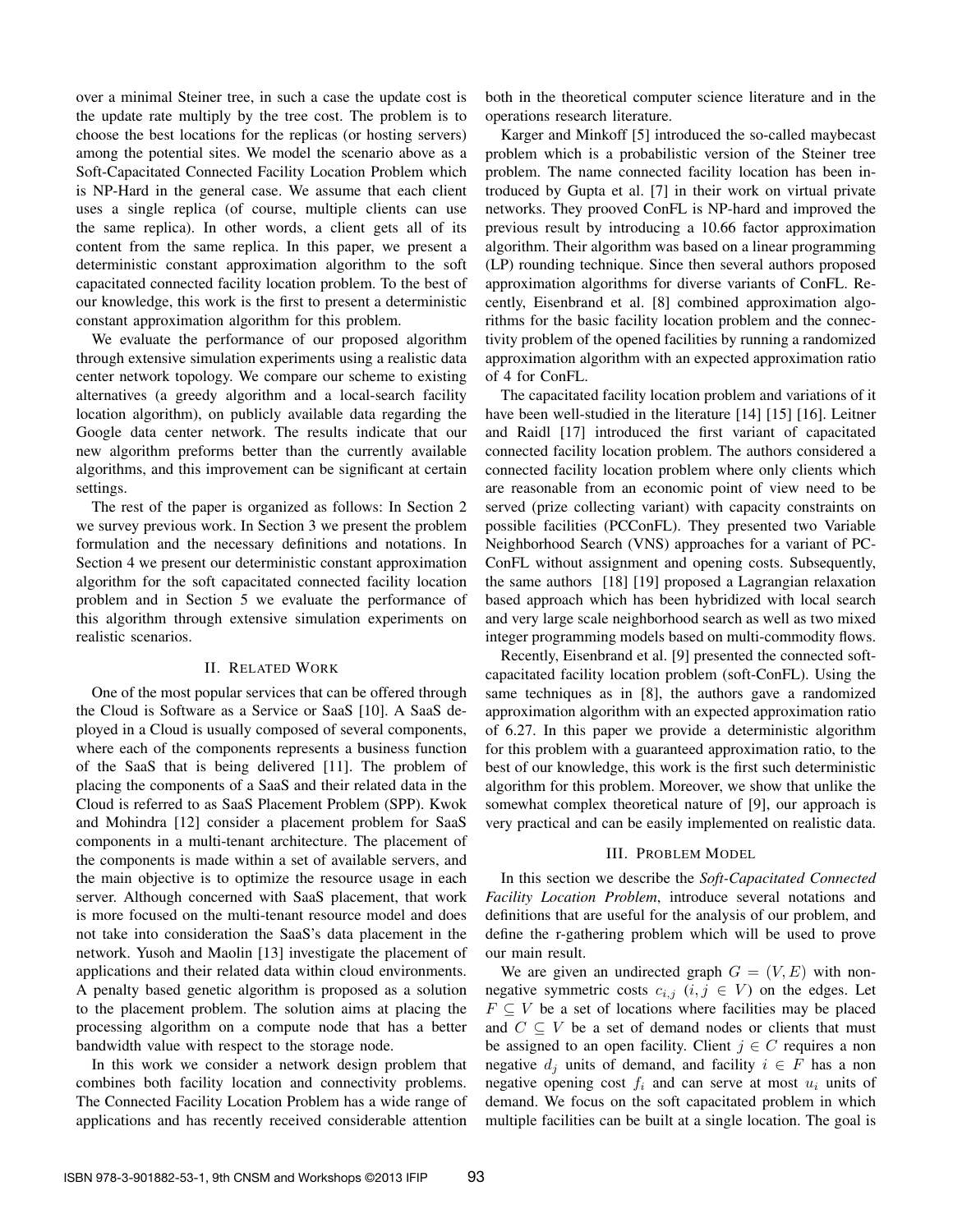to find a set  $S \subseteq F$  of open facilities, a feasible assignment  $\sigma$ :  $C \rightarrow S$  of clients in C to open facilities in S and a connected subgraph  $R = (V_R, E_R)$  spanning S, so as to minimize the total cost:

$$
Cost(S, \sigma, R) = M \cdot ST(R) + T(\sigma) + C_f(S)
$$

where:

- 1)  $M$  is a rate update parameter,
- 2)  $ST(R) = \sum$  $\sum_{i,j\in E_R} c_{i,j}$  is the edge cost of the graph  $R^1$ ,
- 3)  $T(\sigma) = \sum$  $\sum_{j \in C} d_j \cdot c_{j, \sigma(j)}$  is the cost of serving each client j from its assigned open facility  $i \in S$ , and
- 
- 4)  $C_f(S) = \sum_{i \in S} y_i \cdot f_i$  is the opening cost of the facilities, where  $y_i$  the number of facilities opened at location  $i \in$ S.

The capacity constraint implies that  $\sum$  $\sum_{j \in C | \sigma(j) = i} d_j \leq u_i \cdot y_i$ 

for each i. Note that in the text we abuse notations and use the term facility  $f_i$  to describe the set of facilities opened in location *i*.

Informally, we aims at reducing the total cost which contains the update cost, the cost of opening facilities, and the cost of serving data from the open facilities. Note that like in real life, the model allow each facility (server) to serve only a fixed number  $u_i$  of clients.

We start with introducing several notations and definitions that are useful for the analysis. Given a set  $S \subseteq F$  of open facilities and an assignment  $\sigma$ :

•  $L_i(\sigma)$  is the set of clients assigned to facility  $i \in S$  under assignment  $\sigma$ :

$$
L_i(\sigma) = \{ j \in C | \sigma(j) = i \}.
$$

•  $D_i(\sigma)$  is the total amount of demand assigned to facility  $i \in S$  under assignment  $\sigma$ :

$$
D_i(\sigma) = \sum_{j \in L_i(\sigma)} d_j.
$$

•  $D$  is the total demand of clients in the network:

$$
D = \sum_{j \in C} d_j.
$$

We say that  $\sigma$  is  $\lambda$ -loaded if it satisfies:

$$
D_i(\sigma) \ge \lambda \text{ for all } i \in S.
$$

The  $\lambda$ -loaded facility location problem is a special type of the demand-weighted facility location problems in which we require that each facility will be assigned at least  $\lambda$  units of demand. This variant captures the idea that opening a facility is economically justified only when it serves at least a certain amount of demand (and this constraint may even be more natural than facility costs in some settings). This problem was introduced simultaneously by Karger and Minkoff [5] and by Guha et al. [4]. Both papers presented a  $(\frac{1+\alpha}{1-\alpha}\beta, \alpha)$  bicriteria approximation, for any  $\alpha < 1$ , where  $\beta$  is the approximationratio of the metric facility location problem. Throughout the analysis of our problem, we use their bicriteria approximation.

<sup>1</sup>The minimum cost connected subgraph spanning S is a minimum Steiner tree.

Note that despite using this bicriteria approximation algorithm, we present a deterministic constant approximation to the problem.

#### IV. A CONSTANT APPROXIMATION ALGORITHM

In this section we present our deterministic constant approximation algorithm for the soft capacitated connected facility location problem. Basically, it is an algorithm with a guaranteed performance which is not too far from the best possible solution for the problem. In the next section we show that the actual performance of this algorithm over realistic data is indeed better that existing algorithms.

Throughout this section we assume that the total demand of clients is larger than the update rate parameter:

$$
M\leq D.
$$

If this is not the case, the optimal solution is trivial: Open only one facility (with minimum cost for satisfying total clients demands). It is straight forward to show that this yields a 2 approximation algorithm.

#### *A. Soft-ConFL Algorithm*

In this section, we present the Soft-ConFL algorithm. Given any  $\rho$ -approximation algorithm for the uncapacitated facility location problem and any  $\varphi$ -approximation algorithm for the minimum Steiner tree problem, our Soft-ConFL algorithm yields a  $(24\rho + 2\varphi + 48\rho\varphi)$ -approximation algorithm for the soft capacitated connected facility location problem.

Given an original soft capacitated connected facility location problem, we construct a related facility location problem by modifying both the opening cost of facilities and the distance function. First, we add a cost  $\lambda_i$  to each facility  $i \in F$ . This cost is defined as twice the minimum cost of satisfying M units of demand from facility *i*. More formally, let  $j_1, j_2, \cdots, j_n$ be the clients, ordered in increasing distance from facility i. Let  $k$  be the minimum number such that

$$
d_{j_1}+d_{j_2}+\cdots+d_{j_k}\geq M.
$$

For simplicity let us assume this sum is exactly equal to M (we can always split client  $k$  into two smaller demands). The opening cost of facility *i* is set to  $f_i' = f_i + \lambda_i$ , where  $\lambda_i$  is defined to be

$$
\lambda_i = 2(c_{ij_1}d_{j_1} + c_{ij_2}d_{j_2} + \cdots + c_{ij_k}d_{j_k}).
$$

Second, We modify the distance function to be:

$$
c'_{i,j}=c_{i,j}+\max(\frac{f'_i}{u_i},\frac{f'_j}{u_j}),
$$

where for any  $i \notin F$ , we set  $\frac{f_i}{f}$  $\frac{J_i}{u_i}$  to be 0.

Now we run any given  $\rho$ -approximation algorithm for the uncapacitated facility location problem on the modified problem. We modify the output of this approximation algorithm by closing any facility with  $D_i(\sigma) \leq \frac{M}{2}$  and assigning every client to the nearest open facility (this may require opening additional copies in this site). We run any given  $\varphi$ -approximation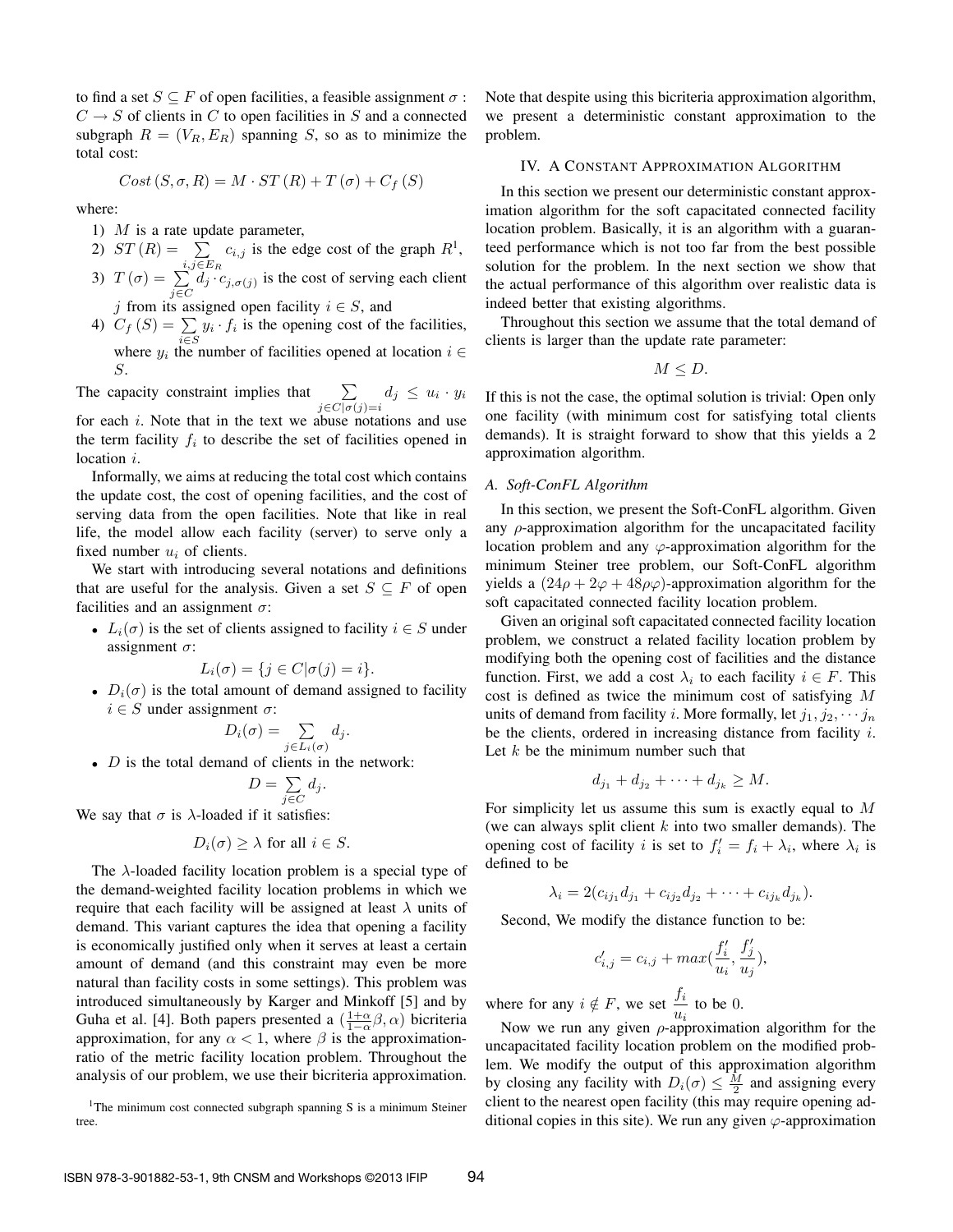algorithm for the minimum Steiner tree problem on the set of opened facilities S, and this is the output of the Soft-ConFL algorithm.

Our main result is the following theorem that states that *Soft-ConFL Algorithm* indeed yields a constant approximation solutions.

Theorem 1 *Given a* ρ*-approximation algorithm for the uncapacitated facility location problem and a* ϕ*-approximation algorithm for the minimum Steiner tree problem, one can find a solution to the soft capacitated connected facility location problem, with a cost of at most*  $(24\rho + 2\varphi + 48\rho\varphi)$  *times the optimum cost.*

In order to prove the theorem we prove the following four lemmas. The first lemma is a technical lemma stating that any solution can be converted into an M-loaded solution without increasing the cost too much.

Lemma 1 *For any given feasible solution to the soft capacitated connected facility location problem with update parameter*  $M \geq D$   $SOL = (S, \sigma, R)$ *, one can find a feasible*  $M - loaded$  *solution,*  $SOL' = (S', \sigma', R')$ *, such that* 

$$
Cost(SOL') \le 4 \cdot Cost(SOL).
$$

Proof

We are given a feasible solution to the soft capacitated connected facility location problem  $SOL = (S, \sigma, R)$  with update parameter  $M \geq D$ . We can assume that  $R = \{V_B, E_B\}$ is a tree, otherwise one can find a lower cost sub-tree (with no cycles) of  $R$  which spans  $V_R$ . The following procedure iteratively converts the solution  $SOL$  into an  $M - loaded$ solution  $SOL'$ .

Throughout the execution of the procedure, we differentiate between two types of facilities: *M-loaded facilities* which are open and have at least M units of demand assigned to them, and *Unloaded facilities* which are open but have less than M units of demand assigned to them.  $S_{M-loaded}$  will denote the set of opened facilities which are M-loaded for the current solution; that is,

$$
S_{M-loaded} = \{ i \in S; D_i(\sigma) \ge M \}.
$$

We also differentiate between two types of clients: *Co-op clients* which are assigned to *M-loaded facilities* and *Free clients* which are assigned to *Unloaded facilities*. We define  $TotalFree(n, \sigma)$  to be the total demand assigned to unloaded facilities under assignment  $\sigma$  in sub-tree *n*; that is,

$$
TotalFree(n, \sigma) = \sum_{i \in n \cap S_{M-loaded}} D_i.
$$

**Claim:** Given a tree rooted at *n* with  $M \leq$  $Total Free(n, \sigma)$ , one can find a sub-tree n' of n with  $M \leq TotalFree(n', \sigma) \leq 3M$ , such that n' has no subtree with M or more free demand.

The proof of the Claim is omitted due to lack of space, it can be found in [22]. The main procedure,  $Find MLoadedSolution(S, \sigma, R)$  is described below. It gets as an input a feasible solution  $SOL = (S, \sigma, R)$  to the soft capacitated connected facility and returns an M-loaded solution. As mentioned before, we assume  $M \leq D$ , otherwise there exist no feasible M-loaded solution. The procedure first convert  $R$  into a binary tree rooted at  $r$  (the general tree is converted into a binary tree by introducing dummy nodes). We set  $S'$  to hold the set of opened M-loaded facilities. Throughout the execution we add new M-loaded facilities to  $S'$ . In each iteration of the algorithm we look for a sub-tree with  $M \leq TotalFree(n', \sigma) \leq 3M$ , according to our claim.

**Algorithm IV.1:** FINDMLOADEDSOLUTION( $S$ ,  $\sigma$ ,  $R$ )

| <b>comment:</b> Returns an M-loaded solution                                                                                                                                                                                                                                                                                                                                                                                                                                                                                                     |
|--------------------------------------------------------------------------------------------------------------------------------------------------------------------------------------------------------------------------------------------------------------------------------------------------------------------------------------------------------------------------------------------------------------------------------------------------------------------------------------------------------------------------------------------------|
| $T \leftarrow Binary spanning tree of R rooted at r$                                                                                                                                                                                                                                                                                                                                                                                                                                                                                             |
| $S' \leftarrow S_{M-loaded}$<br>$\sigma \leftarrow \sigma'$                                                                                                                                                                                                                                                                                                                                                                                                                                                                                      |
|                                                                                                                                                                                                                                                                                                                                                                                                                                                                                                                                                  |
| while FINDMINIMALFREETREE $(r, \sigma') \neq NULL$                                                                                                                                                                                                                                                                                                                                                                                                                                                                                               |
|                                                                                                                                                                                                                                                                                                                                                                                                                                                                                                                                                  |
|                                                                                                                                                                                                                                                                                                                                                                                                                                                                                                                                                  |
|                                                                                                                                                                                                                                                                                                                                                                                                                                                                                                                                                  |
|                                                                                                                                                                                                                                                                                                                                                                                                                                                                                                                                                  |
| $\begin{minipage}{0.5\textwidth} \begin{minipage}{0.5\textwidth} \begin{minipage}{0.5\textwidth} \begin{itemize} \begin{itemize} \begin{itemize} \begin{itemize} \end{itemize} \end{itemize} \end{itemize} \end{itemize} \end{minipage} } \begin{minipage}{0.5\textwidth} \begin{itemize} \begin{itemize} \begin{itemize} \end{itemize} \end{itemize} \end{itemize} \end{minipage} } \begin{minipage}{0.5\textwidth} \begin{itemize} \begin{itemize} \begin{itemize} \end{itemize} \end{itemize} \end{itemize} \end{minipage} } \begin{minipage$ |
|                                                                                                                                                                                                                                                                                                                                                                                                                                                                                                                                                  |
| assign remaining free demands to the minimal cost                                                                                                                                                                                                                                                                                                                                                                                                                                                                                                |
| facility in S'                                                                                                                                                                                                                                                                                                                                                                                                                                                                                                                                   |
| <b>return</b> $(S', \sigma', R')$                                                                                                                                                                                                                                                                                                                                                                                                                                                                                                                |

The algorithm iteratively converts any given solution into an *M-loaded* solution without increasing the total cost by more than a factor of four. Throughout the execution of the algorithm, it maintains a feasible solution where the demand is assigned to open facilities. The following properties hold:

- $(P1)$   $ST(R') \leq ST(R)$
- (P2)  $C_f(S') \leq C_f(S)$
- (P3)  $T(\sigma') \leq T(\sigma) + 3M \cdot ST(R)$

These properties certainly hold when the algorithm starts. Furthermore, the fact that they hold when the algorithm stops, proves Lemma 1. Property (P1) clearly holds since  $S' \subseteq S$ . Property (P2) is maintained by the algorithm in each iteration, since we assign clients' demand to the minimal cost facility in each subtree. To show that property (P3) is maintained, first observe that in each iterations any *M-loaded* subtree (with no free demands) has no change in its facilities' assignments. Each iteration reassign free demand units to an open facility which is not *M-loaded* or part of an *M-loaded* subtree. Thus, the procedure will modify any subtree at most one time. Second, in each iteration (including the final iteration) we reassign maximum  $3M$  demand units in subtree n therefore, we increase the cost of assigning each client by at most  $3M$ times the cost of subtree  $n$ . Since we modify each subtree only once, we increase the total assignment cost by at most  $3M \cdot ST(R)$ .

The second lemma is used to show that the *Soft-ConFL Algorithm* yields a constant approximation  $\frac{M}{2}$ -loaded solution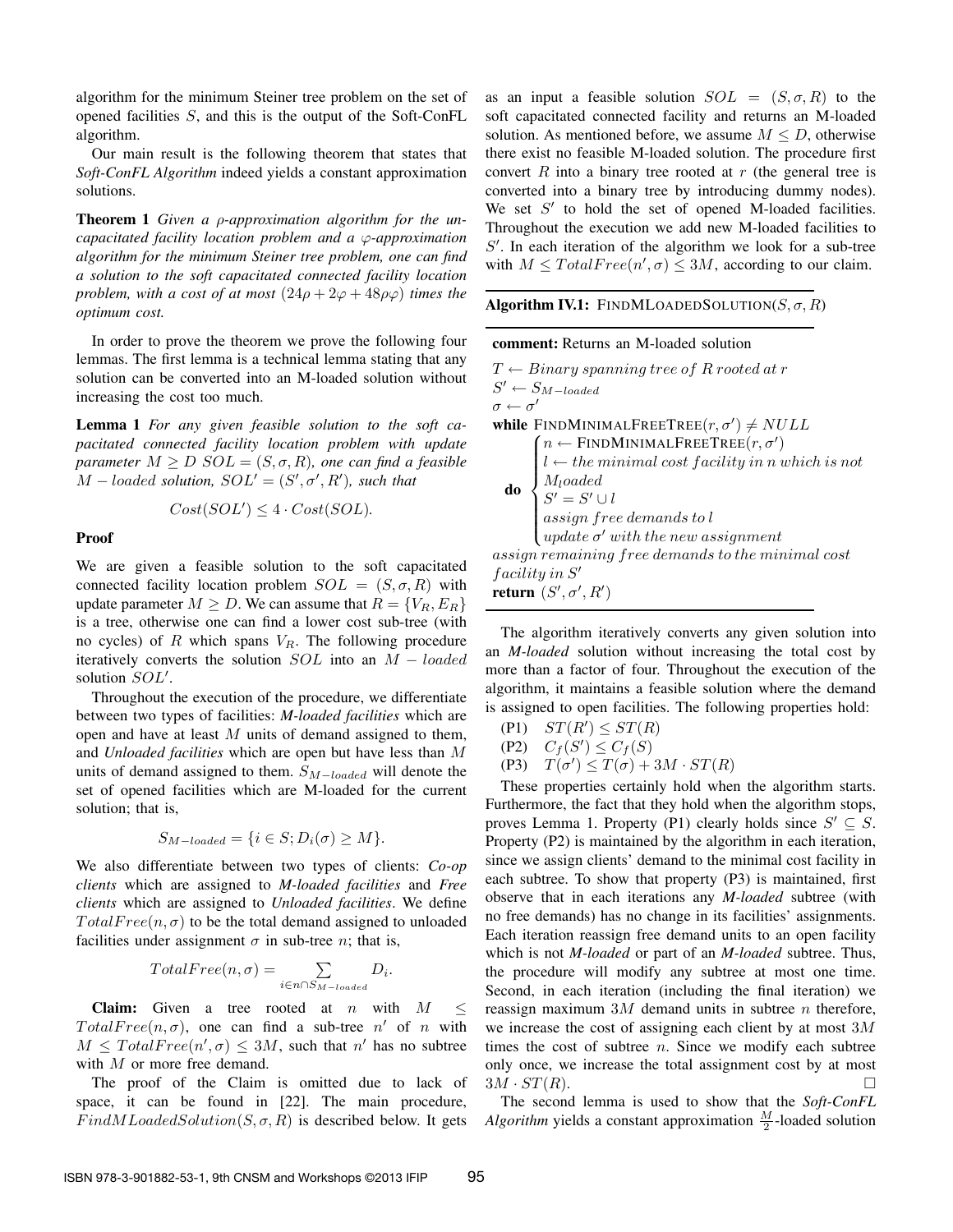using any  $\rho$ -approximation algorithm for the uncapacitated facility location problem.

Lemma 2 *Given a* ρ*-approximation algorithm for the uncapacitated facility location problem and and a parameter* λ*, one can find a*  $\frac{\lambda}{2}$  – *loaded solution of cost at most* 3*ρ times the optimum*  $\lambda$  – loaded facility location cost.

The proof is omitted due to lack of space, it can be found in [22]. The next lemma is used to show that the cost of connecting a set of facilities which are M-loaded is bounded.

**Lemma 3** Let  $SOL' = (S', \sigma', R')$  be any solution for the *soft capacitated connected facility location problem and let*  $SOL = (S, \sigma, R)$  *be any*  $\lambda$  – *loaded solution, then* 

$$
ST(R) \le \frac{1}{\lambda}(T(\sigma) + T(\sigma')) + ST(R').
$$

Proof

The proof of this lemma is quite simple. We show that for each facility i in S we can find a path of cost  $p_i$  to a facility in  $S'$ , such that:

$$
\sum_{i \in S} p_i \le \frac{1}{\lambda} (T(\sigma) + T(\sigma')).
$$

We choose  $p_i$  to be

$$
p_i = min_{j \in L_i(\sigma)} (c_{i,j} + c_{j,\sigma'(j)}).
$$

By definition:

$$
T(\sigma) = \sum_{i \in S} \sum_{j \in L_i(\sigma)} d_j \cdot c_{i,j}
$$

and

$$
T(\sigma') = \sum_{j \in C} d_j \cdot c_{j, \sigma'(j)} = \sum_{i \in S} \sum_{j \in L_i(\sigma)} d_j \cdot c_{j, \sigma'(j)}
$$

Therefore

$$
T(\sigma) + T(\sigma') = \sum_{\substack{i \in S \\ \sum i \in S}} \sum_{\substack{j \in L_i(\sigma) \\ j \in S}} d_j \cdot (c_{i,j} + c_{j,\sigma'(j)}) \ge
$$

since *SOL* is  $\lambda$  – *loaded*, we have

$$
T(\sigma) + T(\sigma') \ge \sum_{i \in S} \lambda \cdot p_i
$$
  

$$
\Downarrow
$$
  

$$
\sum_{i \in S} p_i \le \frac{1}{\lambda} (T(\sigma) + T(\sigma'))
$$

The union of the Steiner tree which spans  $S'$  and all paths between  $S$  to  $S'$  spans  $S$ . Thus:

$$
ST(R') + \sum_{i \in S} p_i \ge ST(R)
$$
  

$$
ST(R') + \frac{1}{\lambda}(T(\sigma) + T(\sigma')) \ge ST(R)
$$

П

The last lemma is used to show that *Soft-ConFL Algorithm* yields a soft-capacitated solution with constant approximation. **Lemma 4** *Given a ρ-approximation algorithm for the*  $\lambda$  – loaded *uncapacitated facility location problem, one can get a* 2ρ*-approximation for the* λ − loaded *soft capacitated facility location version.*

#### Proof

Given an instance I of the  $\lambda$  -loaded soft capacitated facility location, we construct an instance  $I'$  of the  $\lambda$  – loaded uncapacitated facility location with the following modified distance function

$$
c'_{i,j} = c_{i,j} + max(\frac{f_i}{u_i}, \frac{f_j}{u_j}),
$$

where for any  $i \notin F$ , we set  $\frac{f_i}{f}$  $\frac{\partial u}{\partial u_i}$  to be 0. It can be easily verified that the modified distance function satisfy the metric conditions. The facility costs and client demands in the new instance are the same as the facility costs  $f_i$  and client demands  $d_j$  in the soft capacitated instance.

First we show that given a solution  $SOL = (S, \sigma)$  to I with assignment cost  $T(\sigma)$  and facility cost  $C_f(S)$ , there exist a solution for I' with an assignment cost of at most  $T(\sigma)$  +  $C_f(S)$  and a facility cost of at most  $C_f(S)$ . Let  $y_i$  be the number of facilities built at i in  $SOL$ . Let  $x_{i,j}$  be an indicator variable that is 1 iff client  $j$  is assigned to facility  $i$  under assignment  $\sigma$ .  $T(\sigma) = \sum_{i,j} x_{i,j} \cdot c_{i,j} \cdot d_j$  and  $C_f(S) = \sum_i y_i \cdot f_i$ . The capacity constraint implies that  $\sum_j x_{i,j} \cdot d_j \leq u_i \cdot y_i$ . We construct a feasible solution  $SOL' = (S', \sigma')$  of I' as follows: The assignments of nodes to facilities is the same as in  $\sigma$ (which assures that it would satisfy the  $\lambda$  – loaded condition). A facility is built at  $i$  iff at least one facility is built at  $i$  in S. Clearly the opening cost of the facilities  $C_f(S')$  is at most  $C_f(S)$  and the assignment cost  $T(S')$ 

$$
\sum_{i,j} x_{i,j} d_j c'_{i,j} = \sum_{i,j} x_{i,j} d_j (c_{i,j} + \frac{f_i}{u_i}) =
$$
\n
$$
= \sum_{i,j} x_{i,j} d_j c_{i,j} + \sum_i f_i \frac{j}{u_i} \le
$$
\n
$$
\le \sum_{i,j} x_{i,j} d_j c_{i,j} + \sum_i f_i y_i
$$
\n
$$
= T(\sigma) + C_f(S).
$$

Note that this implies that  $OPT(I') \leq 2 \cdot OPT(I)$ .

Second we show that given a feasible solution  $SOL' =$  $(S', \sigma')$  to I', there exists a feasible solution  $SOL = (S, \sigma)$  to *I* such that  $cost(SOL) \leq cost(SOL')$ . Let  $Y_i$  be an indicator variable that is 1 iff a facility is built at i in  $SOL'$ . Let  $x_{i,j}$  be an indicator variable that is 1 iff client  $j$  is assigned to facility i in  $SOL'$ . The solution  $SOL$  for instance I is obtained as follows: The assignments of nodes to facilities is the same as in  $\sigma'$  (which assures that it would satisfy the  $\lambda - loaded$ condition). The number of facilities built at  $i$  is

$$
y_i = \lceil \frac{\sum x_{i,j} \cdot d_j}{u_i} \rceil.
$$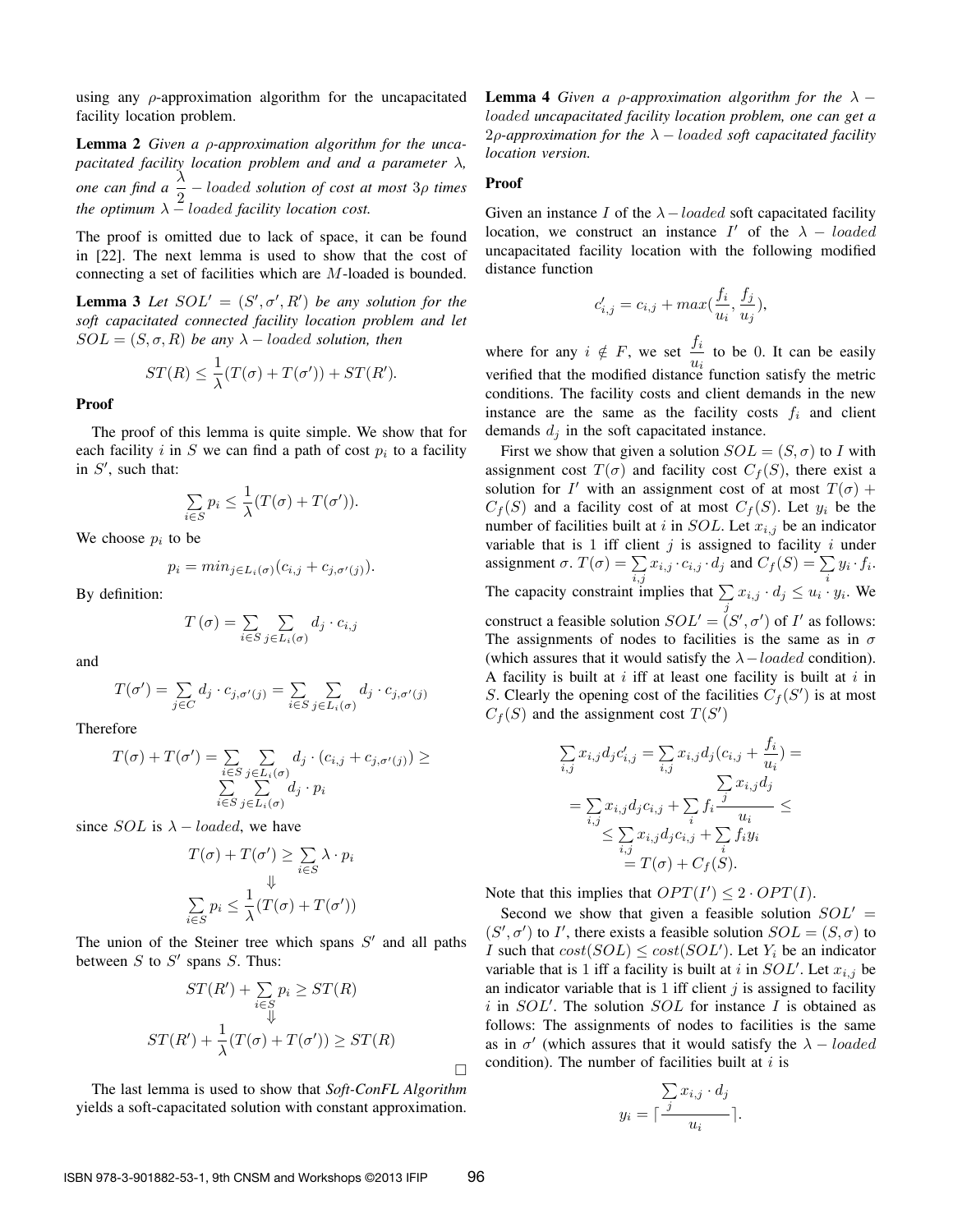Thus,  $y_i \leq$ P  $\sum\limits_j {{x_{i,j}}\cdot {d_j}}$  $\frac{u_i}{u_i}$  +  $Y_i$ . The cost of *SOL'* is

$$
\sum_{i,j} x_{i,j} d_j c'_{i,j} + \sum_i f_i Y_i = \sum_{i,j} x_{i,j} d_j (c_{i,j} + \frac{f_i}{u_i}) + \sum_i f_i Y_i
$$
  
\n
$$
= \sum_{i,j} x_{i,j} d_j c_{i,j} + \sum_i f_i (\frac{j}{u_i} + Y_i)
$$
  
\n
$$
\geq \sum_{i,j} x_{i,j} d_j c_{i,j} + \sum_i f_i y_i = cost(SOL).
$$

Since we have a ρ approximation algorithm for the  $\lambda$  -loaded uncapacitated facility location problem, we can obtain a solution for I' with a cost of at most  $\rho \cdot OPT(I')$ , and since we proved  $OPT(I') \leq 2 \cdot OPT(I)$  we get  $\rho OPT(I') \leq$  $2\rho OPT(I)$ . Now, we can obtain a solution to I of cost at most  $2\rho OPT(I)$ , yielding a  $2\rho$  approximation for the  $\lambda - loaded$ soft capacitated facility location problem.

# Proof of Theorem 1

Let  $SOL^* = (S^*, \sigma^*, R^*)$  be the optimal solution of the soft capacitated connected facility location problem. Lemma 1 implies that there exists a M-loaded solution  $SOL' =$  $(S', \sigma', R')$  such that:

$$
Cost(SOL') \le 4 \cdot Cost(SOL^*).
$$

Let  $\widehat{SOL} = (\widehat{S}, \widehat{\sigma}, \widehat{R})$  be the optimal solution of the equivalent  $M - loaded$  soft capacitated facility location problem which minimizes the total assignment cost and opening cost of facilities. Since  $\widetilde{SOL}$  is optimal solution of all feasible  $M - loaded$  solution (including  $SOL'$ ) we get:

$$
T(\widehat{\sigma})+C_f(\widehat{S})\leq T(\sigma')+C_f(S')\leq Cost(SOL')\leq 4\cdot Cost(SOL^*).
$$

By Lemma 2 and Lemma 4 we get that given a  $\rho$  − approximation algorithm for the uncapacitated facility location problem we can find a  $\frac{M}{2}$  – loaded solution  $SOL =$  $(S, \sigma, R)$  that satisfies:

$$
T(\sigma) + C_f(S) \le 6\rho(T(\widehat{\sigma}) + C_f(\widehat{S})) \le 24\rho(Cost(SOL^*)).
$$

By Lemma 3 and since *SOL* is a  $\frac{M}{2}$  – *loaded* solution, we get:

$$
ST(R) \leq \frac{2}{M}(T(\sigma) + T(signna^*)) + ST(R^*)
$$
  
 
$$
\Downarrow
$$
  
 
$$
M \cdot ST(R) \leq 2(T(\sigma) + T(\sigma^*)) + M \cdot ST(R^*) \leq
$$
  
 
$$
2 \cdot Cost(SOL^*) + 2 \cdot T(\sigma) \leq (2 + 48\rho)Cost(SOL^*)
$$

Since the Minimum Steiner Tree Problem is APX-complete (Bern and Plassmann [3]), we use a  $\varphi$  – approximation algorithm (Robins and Zelikovsky [4]), thus:

$$
M \cdot ST(R) \le (2 + 48\rho)\varphi \cdot Cost(S^*)
$$

Combining the above, we obtain the following inequality:

$$
Cost(SOL) = T(\sigma) + C_f(S) + M \cdot ST(R) \le
$$
  

$$
(24\rho + 2\varphi + 48\rho\varphi)Cost(SOL^*),
$$



Fig. 1. Google data centers world wide

which proves Theorem 1.

# V. EXPERIMENTAL RESULTS

In this section we evaluate the performance of our algorithm through extensive simulation experiments on realistic scenarios. Unless stated otherwise, we assume unified demand for each node and unified cost for each data center. In our simulations, we assume that the network distances between the data centers are relative to the geographic distance between them.

Google's data infrastructure is massive and spread across the world, according to Data Center Knowledge (DCK) in 2008, there were 36 data centers all together<sup>2</sup> (see Figure 1) - 19 in the U.S., 12 in Europe, 3 in Asia, one in Russia, and one in South America<sup>3</sup>. Not all of the locations are dedicated Google data centers, since it is claimed that they sometimes lease space in other companies' data centers<sup>4</sup>. In our simulations we used the map of locations which was constructed by Pingdom and Data Center Knowledge.

In order to evaluate the performance of the *Soft-ConFL Algorithm* we compared our results to two alternative algorithms:

- Greedy Algorithm: Iteratively the algorithm picks one facility  $f_i$  which minimizes the total cost and add it to set S. During the iterations, the algorithm holds the set with the minimum cost and returns it.
- Soft Capacitated Facility Location Algorithm (Soft-FLP): A local search iterative heuristic which starts with any feasible solution, and improves the quality of the solution iteratively. At each step, it considers only local operations to improve the cost of the solution. A solution is called a local minima if there is no local operations which improves the cost. The local search procedure that we consider permits *adding*, *dropping* and *swapping* a facility. Arya et al. [15] showed that such a procedure gives a 3 approximation algorithm in the case where update costs are not considered.

For a proper comparison of our algorithm performance, we have used the same local search algorithm from [15] as the uncapacitated facility location algorithm which is used in Soft-ConFL.

<sup>2</sup>http://techcrunch.com/2008/04/11/where-are-all-the-google-data-centers/ <sup>3</sup>http://www.datacenterknowledge.com/archives/2008/03/27/google-datacenter-faq/

<sup>4</sup>http://royal.pingdom.com/2008/04/11/map-of-all-google-data-centerlocations/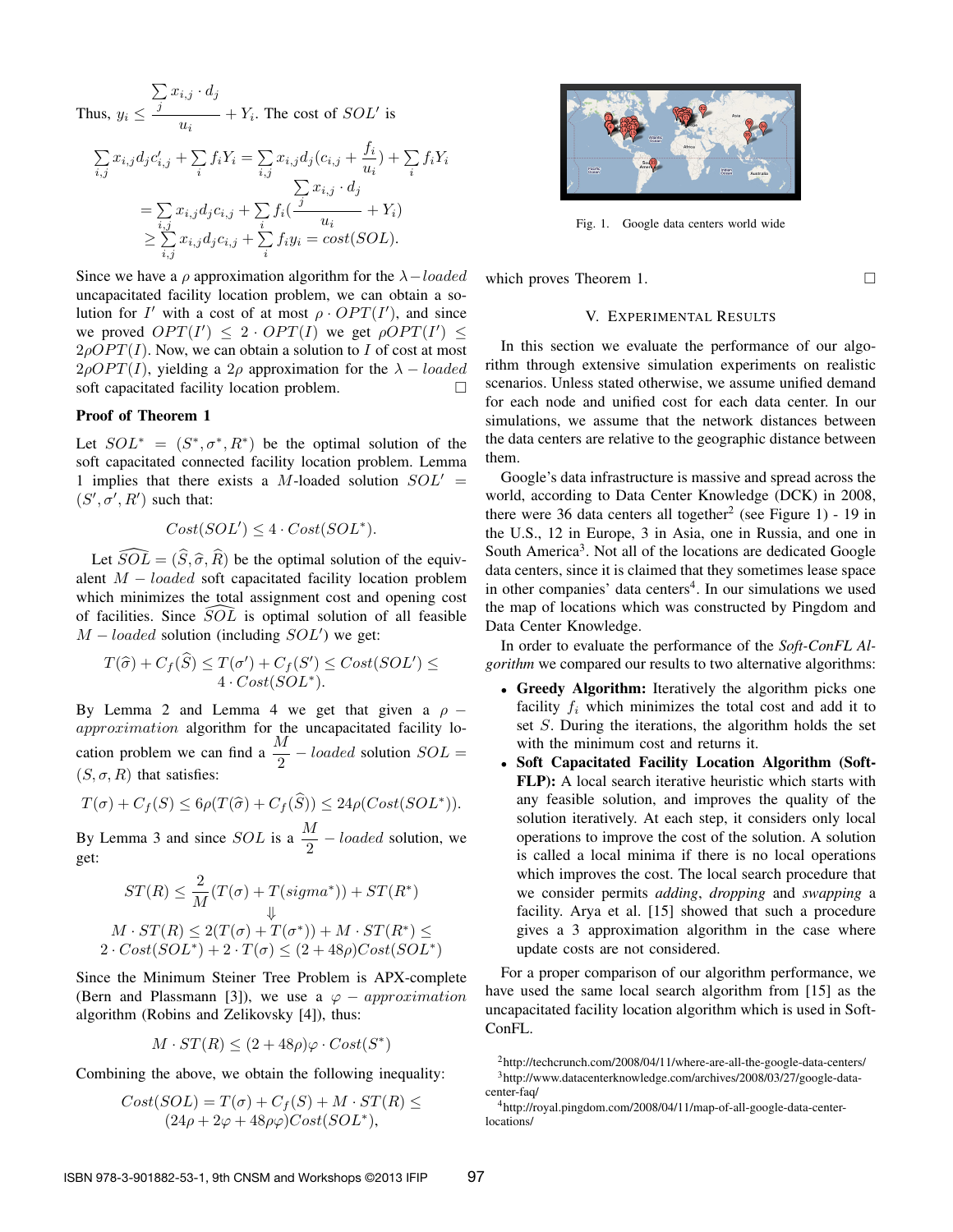

Fig. 2. Soft-ConFL algorithm vs. Greedy algorithm and Soft-FLP (facility cost of 5,000)

Figure 2 depicts the results of the Soft-ConFL algorithm, the Greedy algorithm and the Soft-FLP. We set a unified cost of 5,000 units for each location. Note that our cost function combines facility and network cost and the total cost of the minimum spanning tree of the data centers network is 22,000 units. We compared the algorithm performance at different update rates. The update rate variable is presented as percentage of the total demand<sup>5</sup>. One can observe that the higher the update rate, the performance of the Soft-FLP algorithm is worse, because it ignores the update cost of the facilities. The greedy algorithm yields inferior results for low update rates  $(< 6\%)$  because it opens a large set of facilities. However, for larger update rates ( $> 7\%$ ) where it opens a small set of facilities it yields the same results as Soft-ConFL. Note that update rate of  $6.4\%$  is a turning point where the three algorithm yield similar results, the greedy and Soft-ConFL unify, and Soft-FLP starts to yields significant inferior results.

Figure 3 is similar to Figure 2 but the unified facility cost was set to a lower value of 3,000. As in the previous case, the local search algorithm (dashed line), which neglects the cost of keeping the replicas across the network up to date, yields suboptimal results. We can see that the algorithms that considers this factor (the greedy algorithm and Soft-ConFL) can lead to better solutions. Note that for low update rates  $(< 3.5\%)$  both the greedy algorithm and Soft-ConFL yield the same results, for a certain range of update rates  $(3.5\% < M < 7.5\%)$  the Soft-ConFL yields better results and for higher update rates the graphs of both algorithm reunites.

The Soft-FLP algorithm yields suboptimal results for high update rates, thus in Figure 4 we focus on comparing the greedy algorithm and Soft-ConFL. We present two experiments with different facility costs (5,000 and 10,000). Note that in both cases we get almost identical pattern where the Soft-ConFL yields better results for lower update rates and for higher update rates they yield identical result. Interestingly Soft-ConFL yields better results for  $9\% < M < 12\%$  and facility cost of 5,000.

To get a better understanding of the impact of the facility opening cost, we evaluated the performance of the algorithm





Fig. 3. Soft-ConFL algorithm vs. Greedy algorithm and Soft-FLP (facility cost of 3,000)



Fig. 4. Soft-ConFL algorithm vs. Greedy algorithm (facility cost of 5,000 and 10,000)

with different facility opening costs (1,000-25,000 units of cost per facility). Figure 5 depicts the total cost of the Soft-ConFL algorithm and the Greedy algorithm as a function of facility opening cost. We compared the algorithm performance at different update rate variables which are presented as percentage of the total demand ( $1\% - 4\%$ ). The greedy algorithm yields inferior results which cost up to 7% more than the Soft-ConFL Algorithm for all range of facility opening cost.

In Figure 6, we study in more details the results of Soft-ConFL for different update rates. As expected, the higher the cost to update the facilities the less facilities have been chosen (Starting with 10 facilities for 2.8% and ending with 3 facilities for 13.9%). Note that the decrease in the set of



Fig. 5. Total Cost as a function of Facility Opening Cost